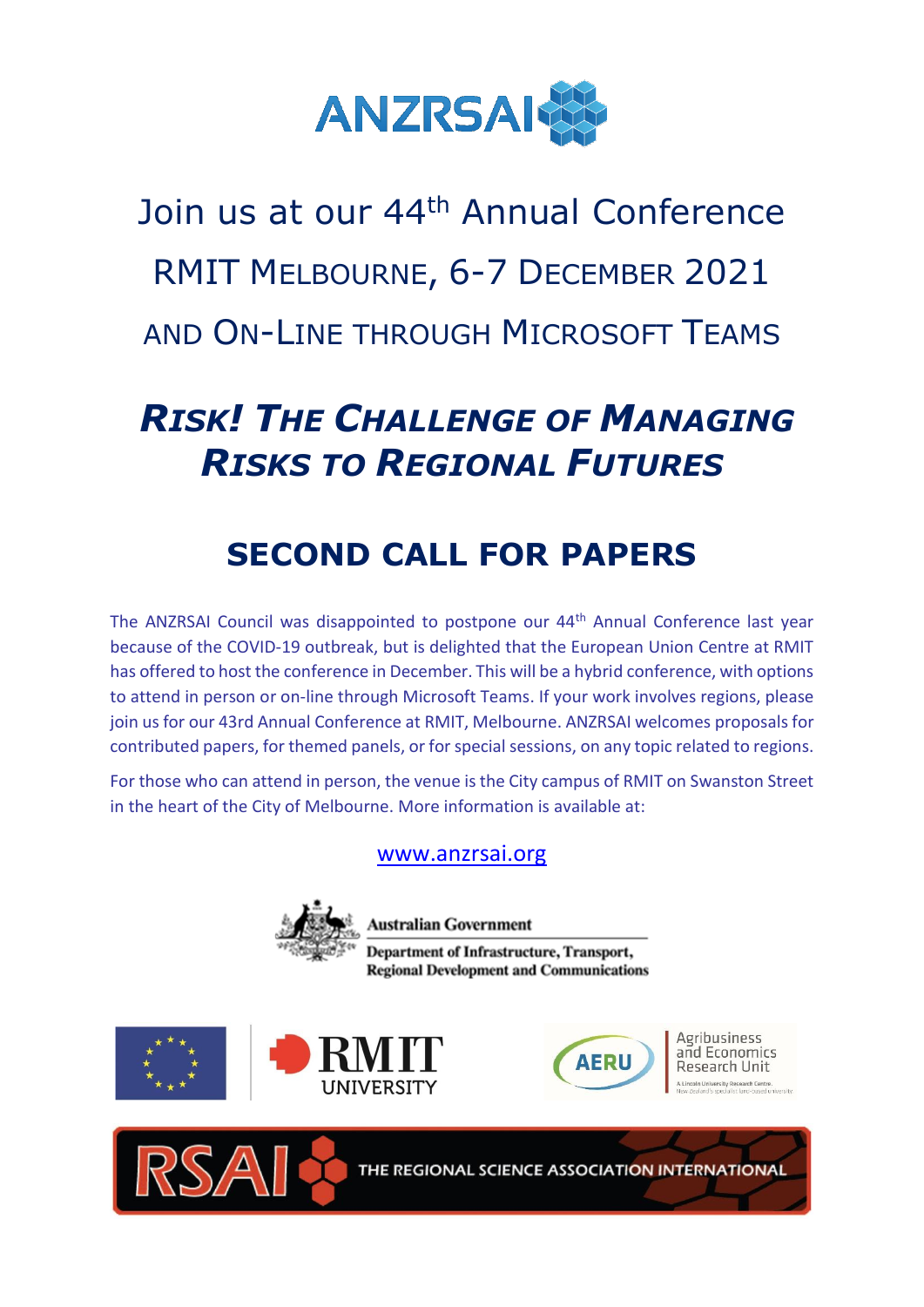#### **INVITATION FROM THE PRESIDENT**



After the disappointment of having to postpone our annual conference last year, ANZRSAI is delighted to be returning to RMIT in Melbourne for our  $44<sup>th</sup>$  conference.

The core theme of our conference is *Risk! The Challenge of Managing Risks to Regional Futures*. The importance of this theme at the current time is obvious to everyone.

I am very grateful to Professor Bruce Wilson and his colleagues in the European Union Centre at RMIT for offering to host a hybrid conference in Melbourne, with the options of people participating in person or on-line. I am confident this will be a conference with something for everyone with an interest in regional policy and practice.

I also thank BCARR – the Bureau of Communications, Arts and Regional Research – in the Department of Infrastructure, Transport, Regional Development and Communications, for their financial support as the Conference's chief sponsor. This is a significant contribution to regional science in Australia. I particularly thank Karen Malam and Lucy Williams for their ongoing support for our annual conference.

Among other publication opportunities, participants are welcome to submit their paper presented at the conference to the *Australasian Journal of Regional Studies*.

I hope the conference program and its choice between participation in Melbourne or on-line through Microsoft Teams will be an irresistible temptation to join us in December 2021.

Rolf Gerritsen *ANZRSAI President, 2021*

| <b>TIMETABLE</b>       |                                                                                                                                                                                 |  |
|------------------------|---------------------------------------------------------------------------------------------------------------------------------------------------------------------------------|--|
| <b>31 October 2021</b> | Final date for submission of abstracts and proposals for<br>themed panels or special sessions on particular topics.                                                             |  |
| <b>31 October 2021</b> | Final date for early bird registration.<br>Draft conference program on conference website.                                                                                      |  |
| 1 November 2021        | Final date for submission of full paper by authors wanting<br>their contribution to be peer reviewed for the conference<br>proceedings or considered for the best paper Awards. |  |
| 8 November 2021        | Final date for conference registration for paper presenters,<br>for their paper to be confirmed in the programme.                                                               |  |
| 22 November 2021       | Final program will be published on the conference<br>website.                                                                                                                   |  |
| 6 December 2021        | Conference opens at 9am on Monday.                                                                                                                                              |  |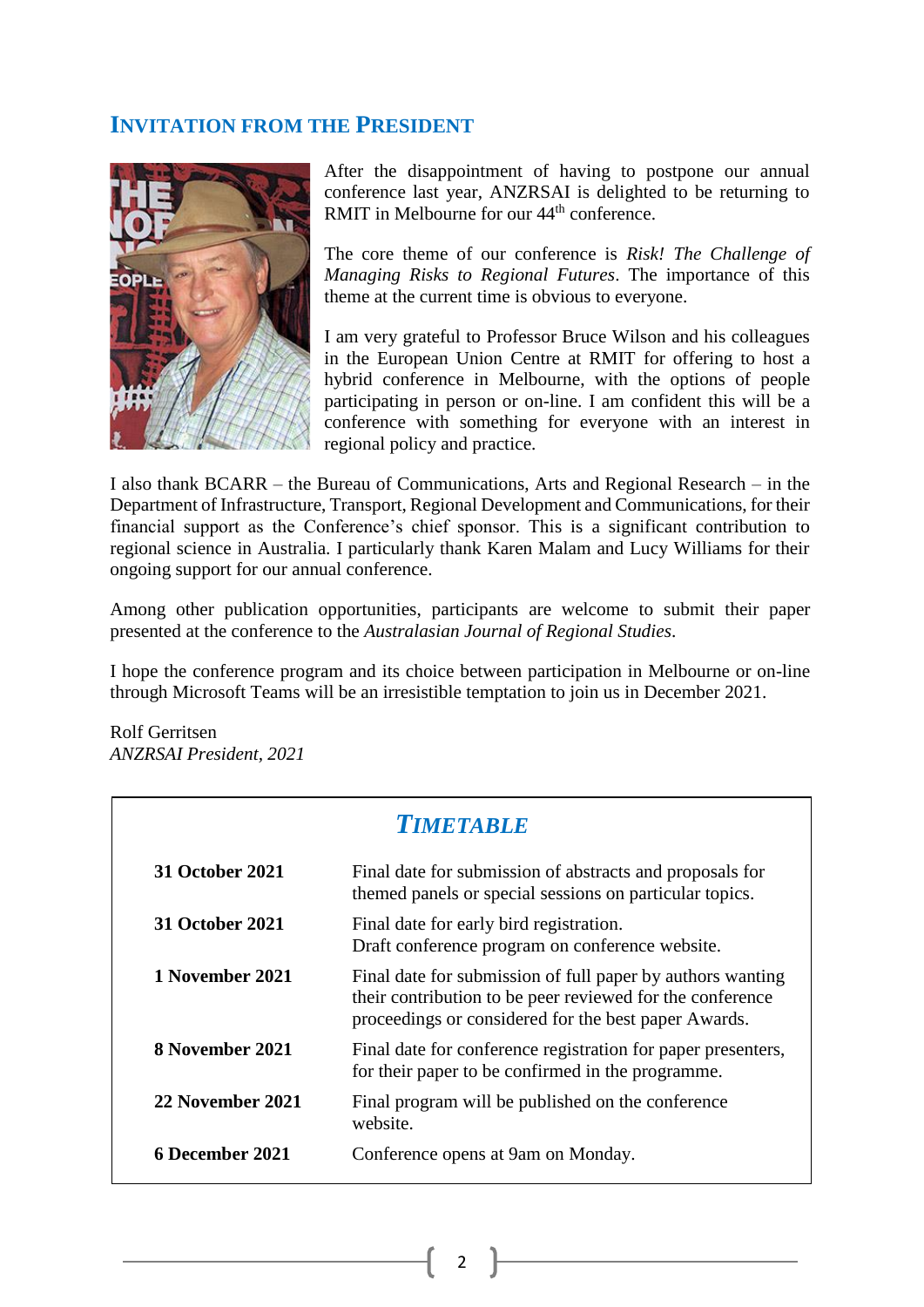### **THE KEYNOTE SPEAKERS**

Our 44<sup>th</sup> annual conference has four keynote speakers, two on each day of the conference.

## **PROFESSOR LAUREN RICKARDS (RMIT UNIVERSITY)**



Lauren Rickards is a Professor in the School of Global, Urban and Social Studies, where she is Director of the Urban Futures ECP and co-leader of the Climate Change Transformations research program. A human geographer and ecologist by training, she now works on climate change futures and related questions about the urban-rural and human-nature relationship. She is a Lead Author with the Intergovernmental Panel in Climate Change (IPCC) chapter on Australasia.

#### **PROFESSOR ROBERT HASSINK (KIEL UNIVERSITY)**

Robert Hassink is Professor of Economic Geography at Kiel University in Germany and Visiting Professor in the School of Geography, Politics & Sociology at Newcastle University, UK. He has worked at several research institutes and universities in the Netherlands, Germany, Norway and South Korea. Over the years he has carried out various research projects on regional innovation policies, industrial restructuring, regional economic adaptation and creative industry clusters in Western Europe and in East Asia, particularly in China and South Korea.



#### **DR SKYE AKBAR (UNIVERSITY OF SOUTH AUSTRALIA)**



Dr Skye Akbar is a researcher and educator in UniSA's Business School who applies her experience with a focus on supporting the wellbeing of local peoples through improved understanding of how best to achieve self-determined sustainable community economic development. Originally from the Eyre Peninsula, Skye is of the Waljen group of the Wongutha Peoples. She works to support evidence-based decision making that can nurture context and culturally inform local solutions to local problems.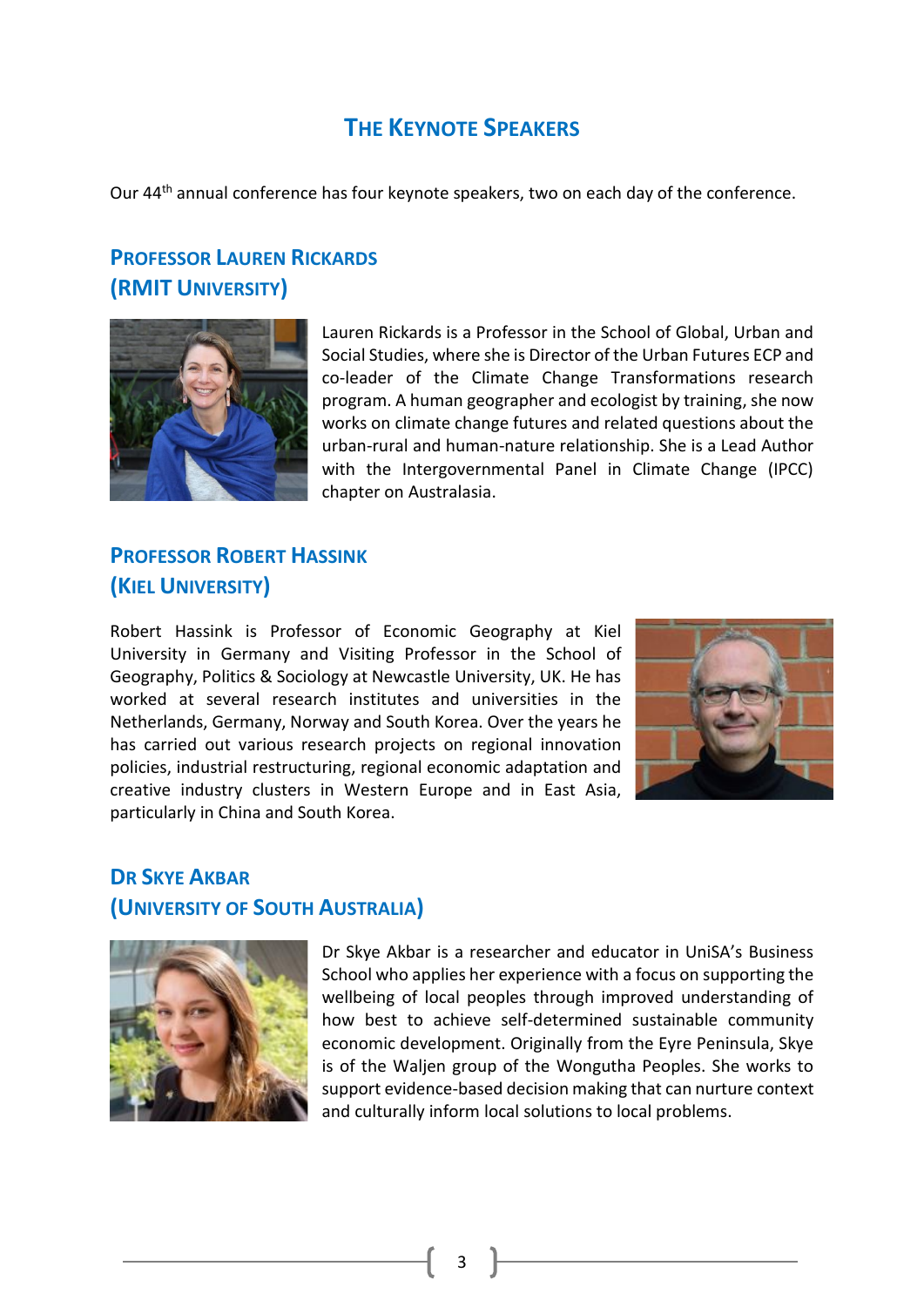## **PROFESSOR FIONA HASLAM MCKENZIE (UNIVERSITY OF WESTERN AUSTRALIA)**

Fiona Haslam McKenzie is Co-Director of the Centre for Regional Development at UWA. Her background is in political geography, researching the socio-economic impacts of the restructuring of the agricultural industry. Fiona has extensive experience in population and socio-economic change, housing, regional economic development and analysis of remote, regional and urban socio-economic indicators. She has undertaken work for the corporate and small business sectors, as well as conducting work for all three tiers of government.



#### **ABSTRACT SUBMISSION**

The ANZRSAI Council invites contributions from academics, practitioners and policy advisors on any aspect of regional science for presentation at the conference. The program will include *PowerPoint presentations*, *academic papers* (which may be peer reviewed), *themed panels* and *special sessions* on topics in regional science theory, regional development practice or regional planning policy. Presentations can be made in person, or on-line in two parallel sessions.

The conference includes an Awards Dinner on Monday 6th December, at which the following awards will be made.

- The John Dickinson Memorial Award for Best Paper in *AJRS*
- The ANZRSAI Award for Best Conference Paper
- The ANZRSAI Award for Best Conference Paper by a Student

Papers submitted in full by the 1st of November will be double-blind peer reviewed for publication in formal conference proceedings on the ANZRSAI website. Papers submitted to the conference may also be submitted to the Association's journal, the *Australasian Journal of Regional Science*, ranked as a tier B journal by the Australian Business Deans Council.

The first step is to submit an *Abstract* giving a brief introduction to the content of the contribution or proposed special session. The abstract should be no more than 150 words, explaining the topic of the contribution and its main points or conclusions. The abstract should make clear that the topic is suitable for a conference of people engaged in regional science theory, practice or policy. Decisions will be confirmed within **two weeks** of receipt.

To submit an abstract, please go to the following website:

#### <https://www.anzrsai.org/conference/conference-2021/>

The program committee welcomes submissions on any aspect of regional studies, but is particularly interested in research or case studies connected to the conference's core theme of *Risk! The Challenge of Managing Risks to Regional Futures*.

Please note: Abstracts must be submitted by **31 October**, which is also the final date for early bird registration.

4